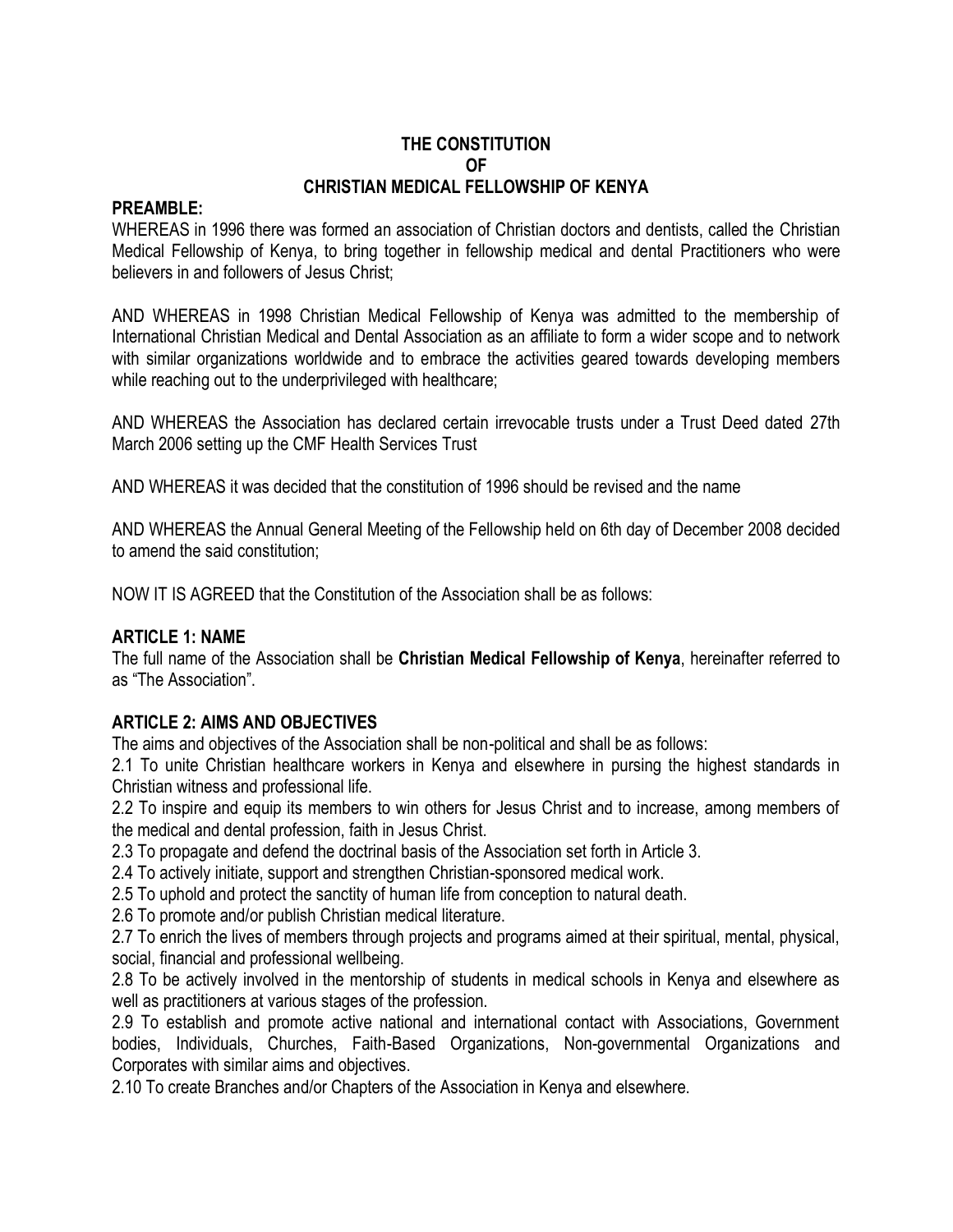2.11 To be a sign and bearer of God's love as well as a witness and teacher of Christian values as we seek to alleviate the suffering of those facing disability, ignorance and illiteracy, hunger and thirst, lack of clothing, sickness, poverty, displacement, imprisonment, oppression and or vulnerability in the Republic of Kenya and elsewhere, through such structures as the Association may determine.

# **ARTICLE 3: DOCTRINAL BASIS**

The doctrinal basis of the Association shall be fundamental truths of the Christian faith including:

3.1 The divine inspiration and entire trustworthiness of the Holy Bible as originally given, and its supreme authority in all matters of faith and conduct.

3.2 The unity of the Father, Son and Holy Spirit in the Godhead.

3.3 The universal sinfulness and guilt of all men since the Fall, rendering them subject to God's wrath and condemnation to eternal separation from Him.

3.4 The justification of the sinner by the grace of God through faith in Jesus Christ alone.

3.5 Redemption from guilt, penalty, dominion and pollution of sin solely through the sacrificial death of the Lord Jesus Christ, the incarnate son of God as our representative and substitute.

3.6 The bodily resurrection of the Lord Jesus Christ from the dead and His ascension to the right hand of God the Father.

3.7 The presence and power of the Holy Spirit in the work of regeneration.

3.8 The indwelling and work of the Holy Spirit in the believer.

3.9 The Second Coming of Jesus Christ to judge the living and the dead.

3.10 Life everlasting in heaven for those who accept the gift of eternal life.

### **ARTICLE 4: MEMBERSHIP**

4.1. Membership of the Association shall be on an annual basis and shall consist of Full Members and Associate Members. The Membership year shall run from January to December with a member being a member from the date he pays the prescribed annual subscription fee until the 31st day of December that year.

4.2. Full Members: Any registered or licensed Medical Doctors, Dentists, Clinical Medicine Graduates, Pharmacists, Graduate Medical Laboratory, Graduate Nurses, and Environmental Health (EVH) Graduates is eligible for full membership subject to fulfilling the following conditions:

4.2.1 Application on the prescribed form provided that application for membership need only be done once and thereafter only if an applicant failed to pay annual subscription fee for a complete year.

In addition the applicant shall sign the following declaration of faith:

"In joining the Christian Medical Fellowship of Kenya, I declare my faith in God the Father, God the Son and God the Holy Spirit. I declare the Lord Jesus Christ to be my personal saviour.

I commit myself:

- To be subject to the authority of the Holy Bible as the divinely appointed authority in matters of faith and conduct
- To uphold the constitution of the Association and abide by the provisions set therein
- To be actively involved in fulfilling the aims and objectives of the Association
- To support the Association financially
- To participate in the Association's projects, programs and activities.

4.2.2 Acceptance of the application by the Advisory Board.

4.2.3 Payment of the prescribed membership fee according to article 5.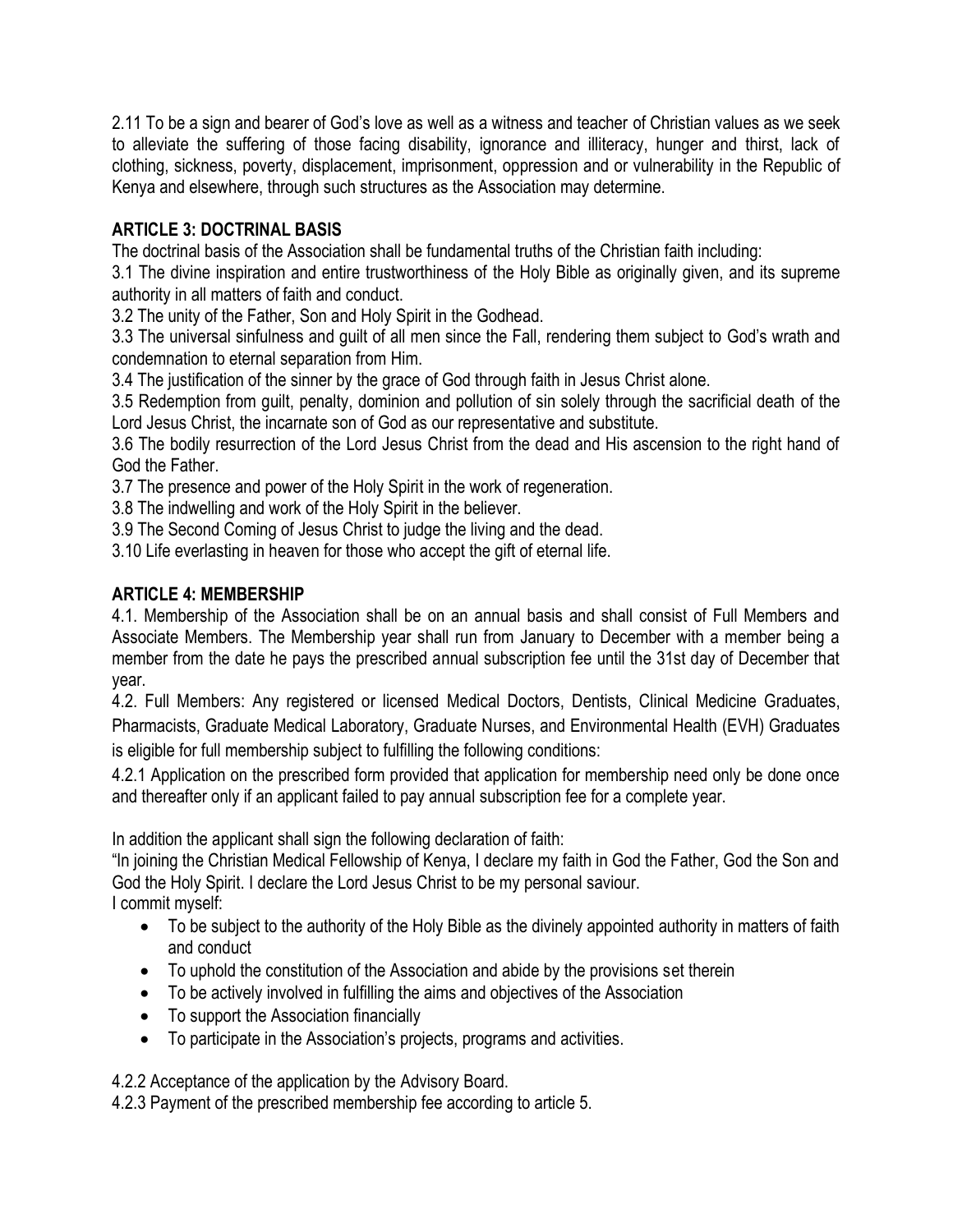4.2.4 Continued payment of the prescribed annual subscription fee according to Article 5

4.3 Associate Members: The following are eligible for associate membership subject to fulfilling the conditions in paragraphs 4.2.1, 4.2.2, 4.2.3 and 4.2.4

4.3.1 Spouses of full members who are by themselves not eligible for full membership.

4.3.2 Registered students in schools or colleges of medicine of universities in Kenya or elsewhere.

4.3.3 Graduates who were associate members while students and are ineligible for full membership.

4.3.4 Qualified Medical workers who are not eligible for full membership, and who must be proposed by two full members.

4.4 The Advisory Board may refuse an application or reinstate membership without being bound to give reasons for any such actions.

4.5 The secretary of the Executive Board shall compile a members' roll annually not later than the first day of March. The members' roll shall be distributed to all members of the Association.

4.6 Any member who fails to renew membership and pay the annual subscription fee where applicable within 30 days after his previous membership has expired, shall cease to be a member, and shall be removed from the members' roll. The membership of such a Member shall be reinstated upon payment of such fees provided the member remains eligible, and provided that payment is made within a year of the lapse of membership.

4.7 Any member desiring to resign from the Association shall submit his resignation to the secretary, which shall take effect from the date of receipt by the secretary of such notice.

4.8 Any member may be expelled from membership of the Association if the Executive Board so recommends and if a meeting of the Advisory Board of the Association shall resolve that such a member should be expelled on the grounds that his conduct has adversely affected the reputation or dignity of the Association or that he has contravened any of the provisions of the constitution of the Association. The Executive Board shall have the power to suspend a member from his/her membership until the next meeting of the Advisory Board of the Association following such suspension but notwithstanding such suspension a member whose expulsion is proposed shall have the right to address the meeting of the Advisory Board at which his/her expulsion is to be considered.

4.9 Any person who resigns or is removed from membership shall not be entitled to a refund of his subscription or any part thereof or any money contributed by him at any time. Such person may re-apply for membership not less than six months after his resignation or expulsion, provided he remains eligible.

#### **ARTICLE 5: MEMBERSHIP FEE.**

5.1 There shall be a membership fee payable at the time of acceptance to membership of the Association.

5.2 There shall be an annual subscription fee

5.3 The membership and annual subscription fees shall be determined by the Advisory Board and approved at the annual general meeting. These fees will be subject to revision not more than once in two years.

#### **ARTICLE 6: MEMBERSHIP STRUCTURE**

Members shall be organized at two levels: -

6.1 **Chapters** representing the geographical distribution of the membership of the Association. The number and names of such Chapters and their geographical areas shall be determined by the Advisory Board.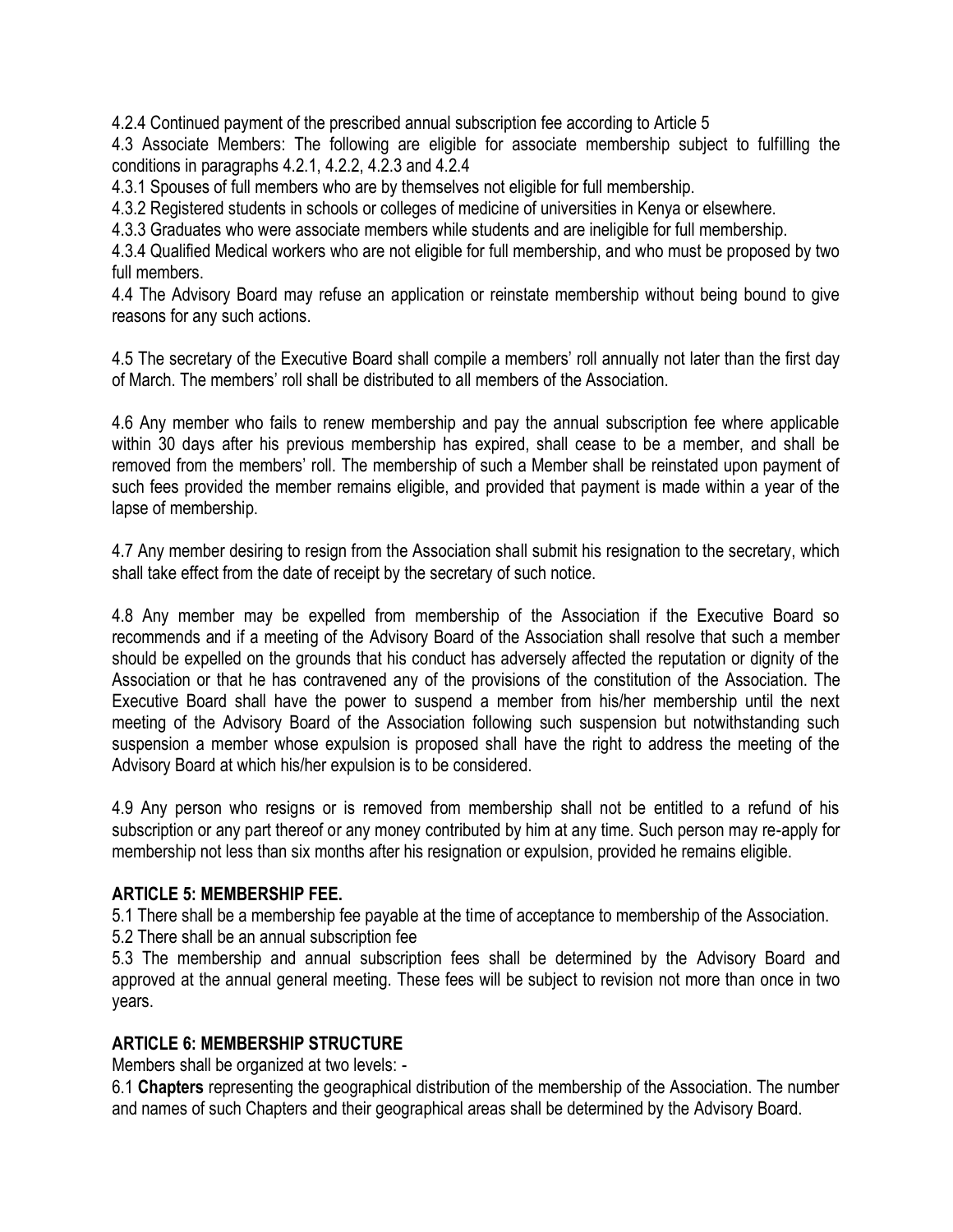6.1.1 Each chapter shall have a coordinator and an assistant coordinator appointed by members of the Chapter.

6.1.2 The Coordinator assisted by the assistant coordinator shall report Chapter progress to the executive board through the secretariat.

6.1.3.The coordinators may be invited to attend executive board meetings as and when the need arises.

## **6.2 Branches**

6.2.1 Chapters shall evolve into Branches once their membership attains such number and subject to such rules as shall be determined by the Advisory Board.

6.2.2 On attaining Branch status a chapter will become a self governing entity with an

Executive Committee elected by its membership for purposes of local operations.

6.2.3 The Branch Executive Committee shall have representation in the Advisory Board.

## 6.3 **Care Groups**

6.3.1 To enhance fellowship and support amongst members as envisioned in Article

6.3.2 To enhance the mentorship program the care groups shall draw their members from both full and associate members at different stages and qualification in the profession as envisaged in article 2.8. The executive board may encourage members to join particular care groups to enhance the membership mix.

# **ARTICLE 7: THE GOVERNANCE STRUCTURE**

The Association shall be governed by the membership through the general meetings, and the following organs:

## **7.1 The Advisory Council**

a) Shall include:

- 1. The Executive Board Chairman
- 2. The Executive Board Vice Chairman
- 3. Nominees from among the following: -
- i. Subject to being full members pursuant to sub-articles 4.1 and 4.2, the Founding Members, whose names are set out in the schedule hereto
- ii. Subject to being full members pursuant to sub-articles 4.1 and 4.2, all previous Executive Board Chairmen, Secretaries and Treasurers
- iii. Subject to being full members pursuant to sub-articles 4.1 and 4.2, all previous Chairmen of the Trustees of the Association
- iv. Subject to being full members pursuant to sub-articles 4.1 and 4.2,
- v. Subject to being full members pursuant to sub-articles 4.1 and 4.2, anyone who has been actively involved in the affairs of the association for a period of not less than Ten (10) years
	- 4. The number of Advisory Board Members shall NOT exceed ten
	- 5. Retiring members may contest and be elected to different positions.
	- 6. Once Advisory Board position falls vacant the remaining members shall be invited to nominate persons from amongst the categories of members listed above.
	- 7. From the persons nominated per category the Advisory Board shall at a formal session vet and select a replacement.
	- 8. The Advisory Board shall appoint a Chairman, a Vice Chairman, a Secretary and a Treasurer from amongst Council members to coordinate its functions and activities.
	- 9. The Advisory Board shall meet at least once a year, at least one (1) month prior to the AGM to deliberate on executive board proposals and recommendations to be presented to the AGM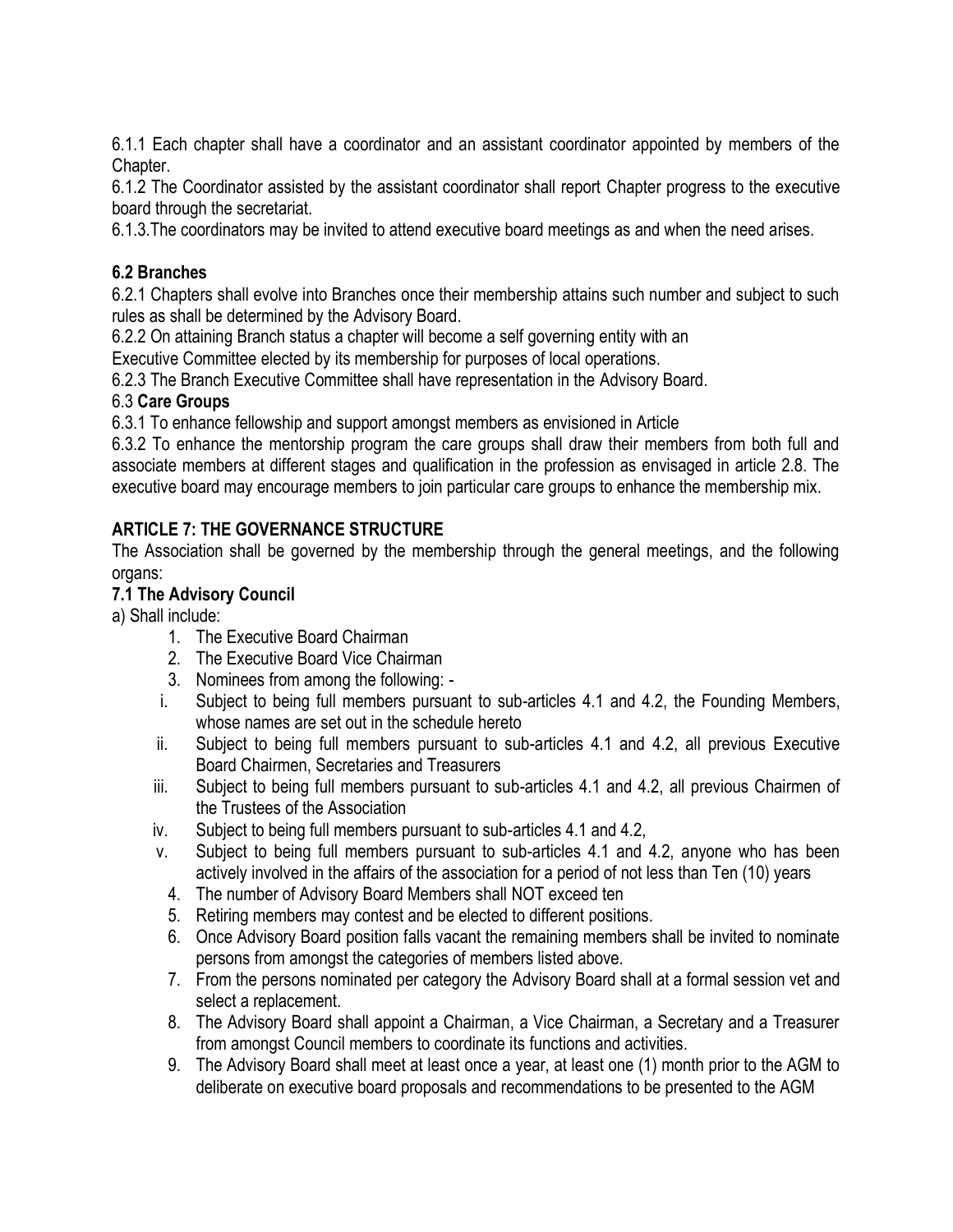b) Shall ensure that the values and vision of the Association are maintained as envisioned by the founding members.

c) Shall be responsible for the good governance of the Association including the governance of the Association's organs and all its established charitable trusts, associations, institutions, cooperatives or companies formed for any of the objects of the Association.

d) Shall offer guidance on the criteria of nominating the members of the Executive Board, the Association's Trustees as well as members of the Board of Trustees of Trusts constituted to further the objectives of the Association

e) Shall vet all nominations prior to being presented by the Secretary of the Executive Board to the AGM for election

f) Shall be responsible for any disciplinary action involving members including members of the Executive Board, the Association's Trustees as well as members of the Board of Trustees of Trusts constituted to further the objectives of the Association

g) Shall be mandated to admit and expel any member once it has deliberated and passed the resolution.

h) Shall maintain confidentiality with regard to disciplinary matters, disclosing only what is necessary to the General Meeting

### **7.2 The Executive Board**

Shall run the affairs of the Association as stipulated in this Constitution

### **7.3 Secretariat**

a) Shall be headed by the Chief Executive Officer and shall be answerable to the Executive Board

b) Shall be responsible for the day to day running of the Association in the achievement of the Aims & Objectives set out in this Constitution.

c) Shall be responsible for the financial performance and fiscal growth of the organization through implementation of the policies and programs of the Executive Board.

To ensure accountability and the maintenance of proper books of accounts by the secretariat the Association's financial records shall be subject to monthly audits by an Internal Auditor who shall be answerable to the Board; a copy of these reports shall be presented to the Treasurer on a monthly basis.

The External Auditor shall prepare and present the Association's financial reports to the Executive Board at the end of every quarter within the financial year

#### **7.4 Trustees of the Association**

- i) The Association shall in a general meeting appoint not less than two and not more than four trustees. Trustees may be members of the Executive Committee.
- ii) Trustees shall serve for a period of three years at a time.
- iii) The Trustees shall elect a Chairman from amongst themselves.
- iv) Such Trustees shall be members of the Association and shall be eligible for re-election on retirement. A general meeting shall have the power to remove any of the trustees and to fill any vacancy so arising.
- v) The Executive Board may fill any casual vacancy of trustees occurring between general meetings provided that any such appointee shall retire at the next following general meeting.
- vi) All land, building and other immoveable property and all investments and securities which shall be acquired by the Association shall be vested in the names of the trustees.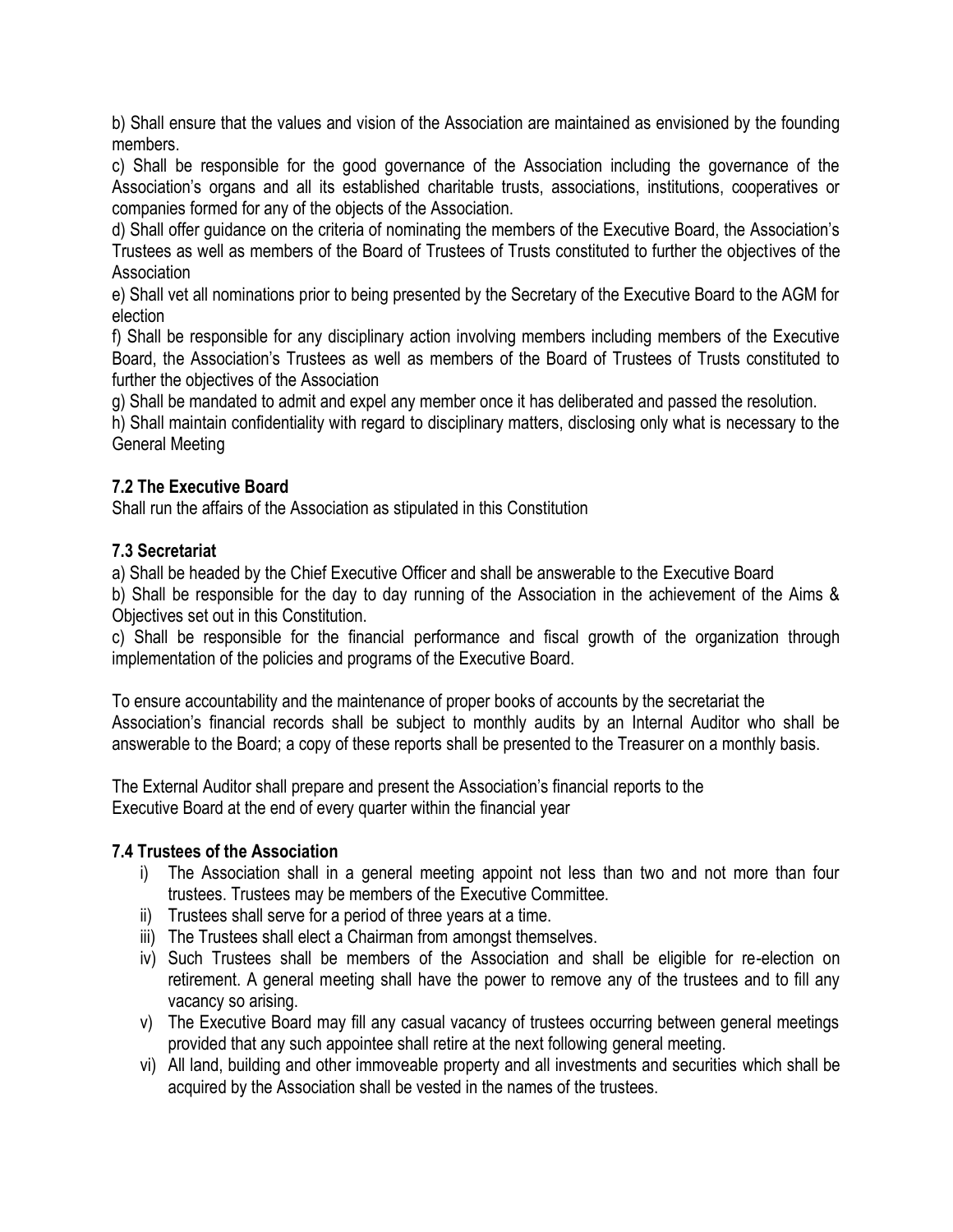- vii) The trustees shall pay all income received from property vested in the trustees to the Treasurer of the Executive Board. Any expenditure in respect of such property which in the opinion of the trustees is necessary or desirable shall be reported by the trustees to the Executive Board which shall authorize expenditure of such moneys as they think fit.
- viii) The Executive Board and the Trustees may apply for incorporation of the Trustees under the Trustees (Perpetual Succession) Act, or its equivalent, and for this purpose may make rules and by-laws for the Trustees which shall be approved by the general meeting.
- ix) Boards of Trustees of all Trusts constituted to further the objectives of the Association Shall run the various Trusts as stipulated in the Trust Deeds declaring such Trusts
- 7.2. The Executive Board shall consist of the following:
- 7.2.1. Office bearers who shall consist of
	- i) Chairman
	- ii) Vice-chairman
	- iii) Secretary
	- iv) Treasurer
	- v) Board members who shall not exceed six (6)
	- vi) Two (2) dental practitioners
	- vii) Two (2) medical practitioners
	- viii) Two full members whose age shall not be exceed thirty two (32) years
	- ix) Non-voting ex-official members
	- x) Chief Executive Officer Head of the Secretariat
	- xi) Two (2) Student Representatives from the National student's committee which is a representation of all the medical schools in the country.

7.2.2 The Executive Board, except the ex-official members, shall be elected at the annual general meeting from amongst the full members.

Members of the Board shall hold office for a period of three years renewable for a maximum of two terms each. Such members shall be eligible for re-election only once to the same position.

7.2.3 The Executive Board shall be responsible for facilitating the implementation of the aims and objectives of the Association set forth in article 2.

7.2.4. All moneys disbursed on behalf of the Association shall be authorized by the Executive Board, except where otherwise specified.

7.2.5. The Executive Board shall have powers to appoint committees with specified assignments.

Full or Associate members may be appointed to committees. Committees shall be fully accountable to the Executive Board in all matters pertaining to their assignments.

7.2.6. The Executive Board shall meet at such times and places as it shall resolve but shall meet not less than once in any period of 3 months. The quorum for board meetings shall be 5 members excluding the exofficial members.

7.2.7 Any member of the Executive Board or of any committee, who fails to attend 3 consecutive board or committee meetings without leave of absence approved by the board, shall automatically cease to be a member of the board or that committee.

7.2.8 Any board or committee member who ceases to be a member of the Association shall automatically cease to be a member of the board or that committee.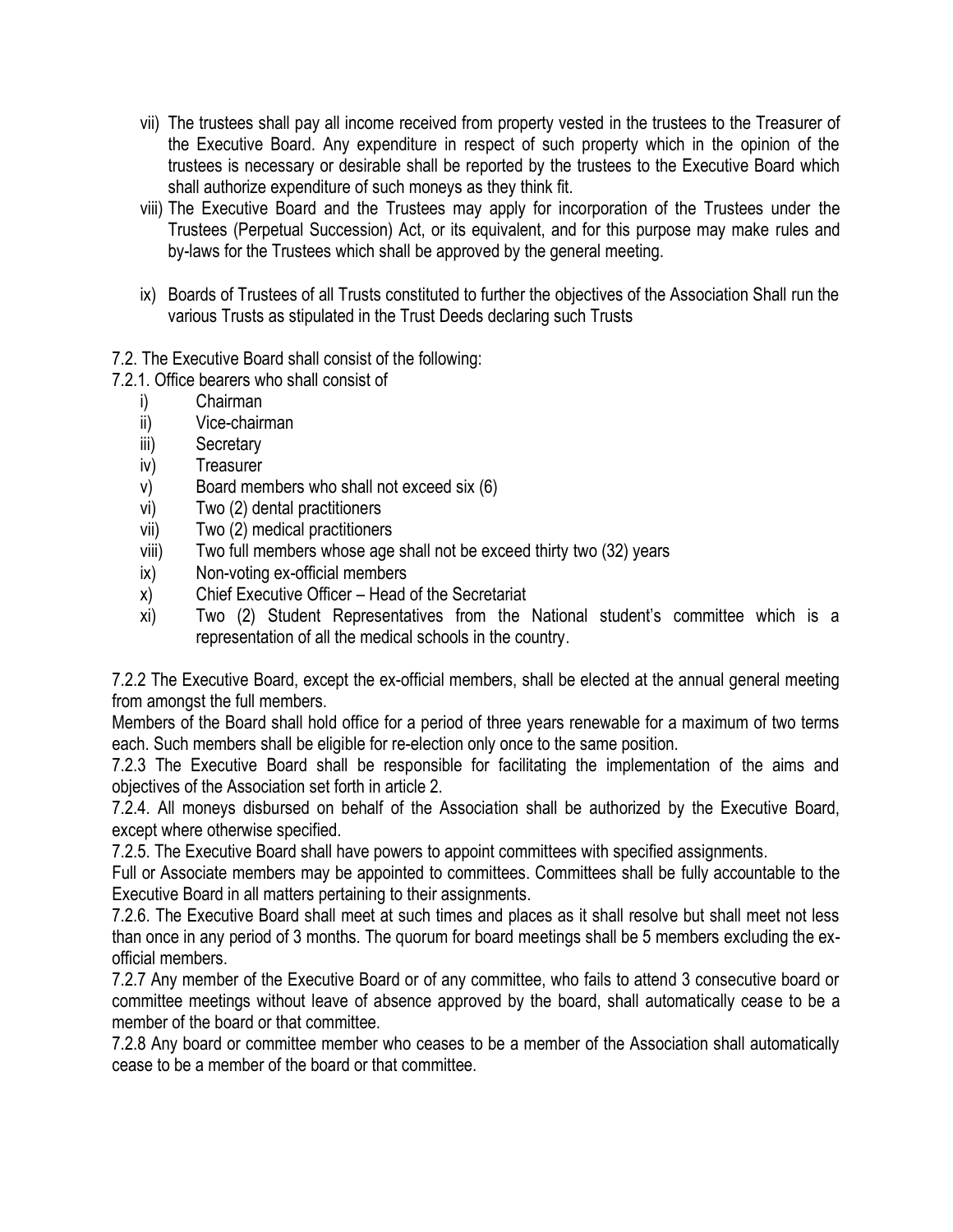7.2.9 Any member of the Executive Board or of any committee desiring to resign from the Association shall submit his resignation to the Secretary or Chairman of the Executive Board stating reasons for resignation. The resignation shall be effective from the date of receipt by the Secretary or Chairman of such notice.

7.2.10. In the event of a board or committee member ceasing to hold office, he shall be replaced by a member of the Association appointed by the Executive Board. In the case of an Executive Board member, such appointment shall be valid until the next Annual General Meeting.

7.2.11 In the event the Executive Board shall fail to meet in 6 consecutive months, it shall automatically dissolve. Following such dissolution, any 4 Full members shall convene a special General Meeting to appoint an interim board from Full members which shall run the affairs of the Association until the next Annual General Meeting. Such special general meeting shall be called according to the provision in sub-Article 11.5. The appointed interim board shall call for the Annual General Meeting within three (3) months of its appointment.

## **ARTICLE 8: DUTIES OF THE EXECUTIVE BOARD**

8.1. The Chairman shall, unless prevented by illness or other sufficient cause preside over all Executive Board Meetings and all general meetings.

8.2. The Vice Chairman shall share the responsibilities of the Chairman and shall represent the Chairman in his absence and assist him when necessary.

8.3. The Secretary shall:

- i) Be responsible for all the correspondence of the Association.
- ii) In consultation with the Chairman issue notices convening all meetings of the Association.
- iii) Be responsible for keeping minutes of all such meetings and for the preservation of all records of proceedings of the Association.
- iv) Ensure that the Chief Executive Officer implements the executive board's policy with regard to the administration of the Association.

8.4. The Treasurer shall:

- i) Receive and disburse all moneys of the Association under directions of the Executive Board.
- ii) He shall issue receipts for all moneys received by him and preserve all moneys paid to him.
- iii) He shall be responsible to the Executive Board in ensuring that proper books of accounts of all moneys received and paid by the Association are written up and updated quarterly. The External Auditor will review such books quarterly. Such books shall be preserved by the Treasurer and made available for inspection on demand by any person, provided that such person other than members of the Association shall have an approval by the Executive Board to inspect the books.
- iv) The Treasurer shall ensure the Chief Executive Officer follows the Executive Board's directives as the Chief Executive executes the responsibility of ensuring the fiscal growth and wellbeing of the **Association**
- v) The Treasurer shall assist the Chief Executive Officer develop financial products in partnership with financial and other institutions and partners for the benefit of the membership as envisaged in Article 2.7

8.5. The Board Members shall be assigned responsibilities by the Executive Board at the first board meeting following the AGM. The responsibilities shall be based on the strategic objectives of the Association for that period/season.

8.6. In the absence of both the Chairman and the Vice Chairman in an Executive Board meeting, the meeting shall appoint a member to take the chair. Similar appointment shall be made in the absence of the secretary.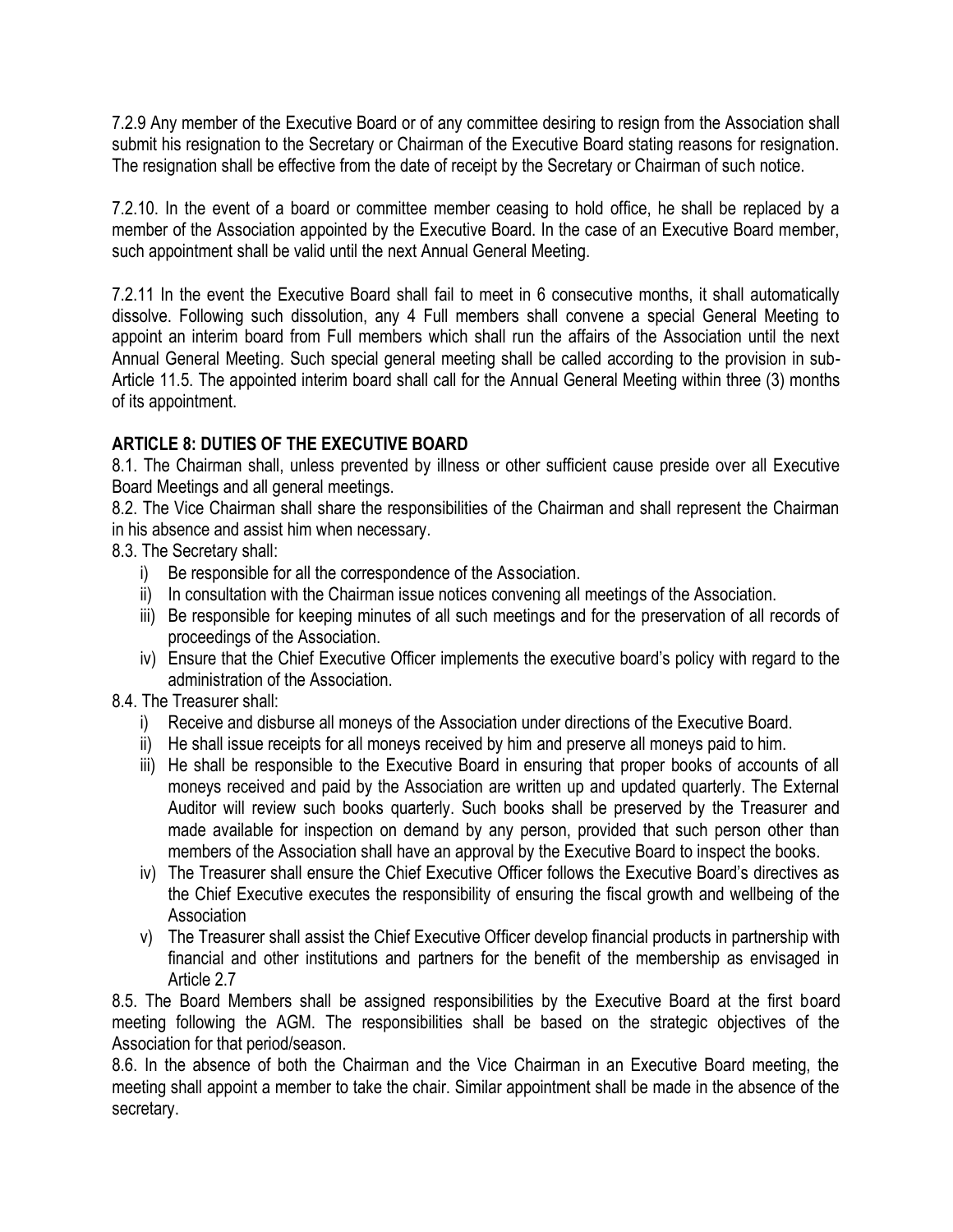## **ARTICLE 9: ELECTION OF THE EXECUTIVE BOARD**

9.1. The Secretary of the Executive Board shall request all Full Members of the Association to nominate persons for election to the Executive Board and/or persons to be appointed Trustees of the Association. Such nomination must be received by the Secretary at least (60) days prior to the date of the Annual General Meeting. Only full members shall participate in nominations and elections, or be eligible for election.

9.2. The Secretary shall obtain a written confirmation from each nominated member of the latter's willingness to serve in the Executive Board if elected. The Secretary shall then draw a list of nominated members willing to be elected to the Executive Board or be appointed to be Trustees of the Association and forward the list of names to the Advisory Board for approval. On approval by the Advisory Board; the approved list shall then be sent to all members at least (21) days prior to the Annual General Meeting.

9.3. Persons to be considered for election to the Executive Board shall be Full Members of the Association. They shall also conform to the scriptural qualifications set forth in 1st Timothy 3:8-13 and Acts 6:3, save that the following shall also apply:

9.3.1. There will be no discrimination based on gender or marital status.

9.3.2. Prior service as a board member or in leadership in any other Association or organization shall not be a requirement for eligibility for election.

## **ARTICLE 10: THE CHIEF EXECUTIVE OFFICER**

10.1. Shall be appointed by a resolution of the Executive Board after a suitable recruitment exercise.

10.2. Shall be entitled to a salary as shall be determined by the Executive Board.

10.3. Shall be responsible for the recruitment of the Staff of the Secretariat with the sanction of the Board and shall determine their salaries.

10.4. Shall be charged with the responsibility of administration of the Association through the secretariat and shall ensure that all objects of the Association are performed and carried out on behalf of the Board.

10.5. Shall formulate the Association's strategies and administrative policies and rules to be ratified, repealed and/or adopted by the Board.

10.6. Shall carry out all necessary ground work for any project or program the board proposes to undertake.

10.7. Shall implement and oversee any of the Association's projects & programs as directed by the Board.

10.8. Shall prepare the annual and any other budgets as may be required from time to time for the approval of the Board.

10.9. Shall be responsible for the financial performance and fiscal growth of the organization.

10.10. Shall facilitate all meetings jointly with the Secretary of the Association.

10.11. Shall handle all official communications of the Association in consultation with the Secretary.

10.12. Shall act as the Secretary of such committees & affiliate boards as the Executive Board may direct.

10.13. Shall advise the Board and perform any other duties delegated to him/her by the Executive Board.

#### **ARTICLE 11: GENERAL MEETINGS**

11.1. There shall be two classes of General Meetings: Annual General Meetings (AGMs) and Special General Meetings (SGMs).

The Annual General Meeting shall be held not later than three (3) months after the closure of the financial year. Notice in writing of the Annual General Meeting shall be sent to reach all members at least 21 days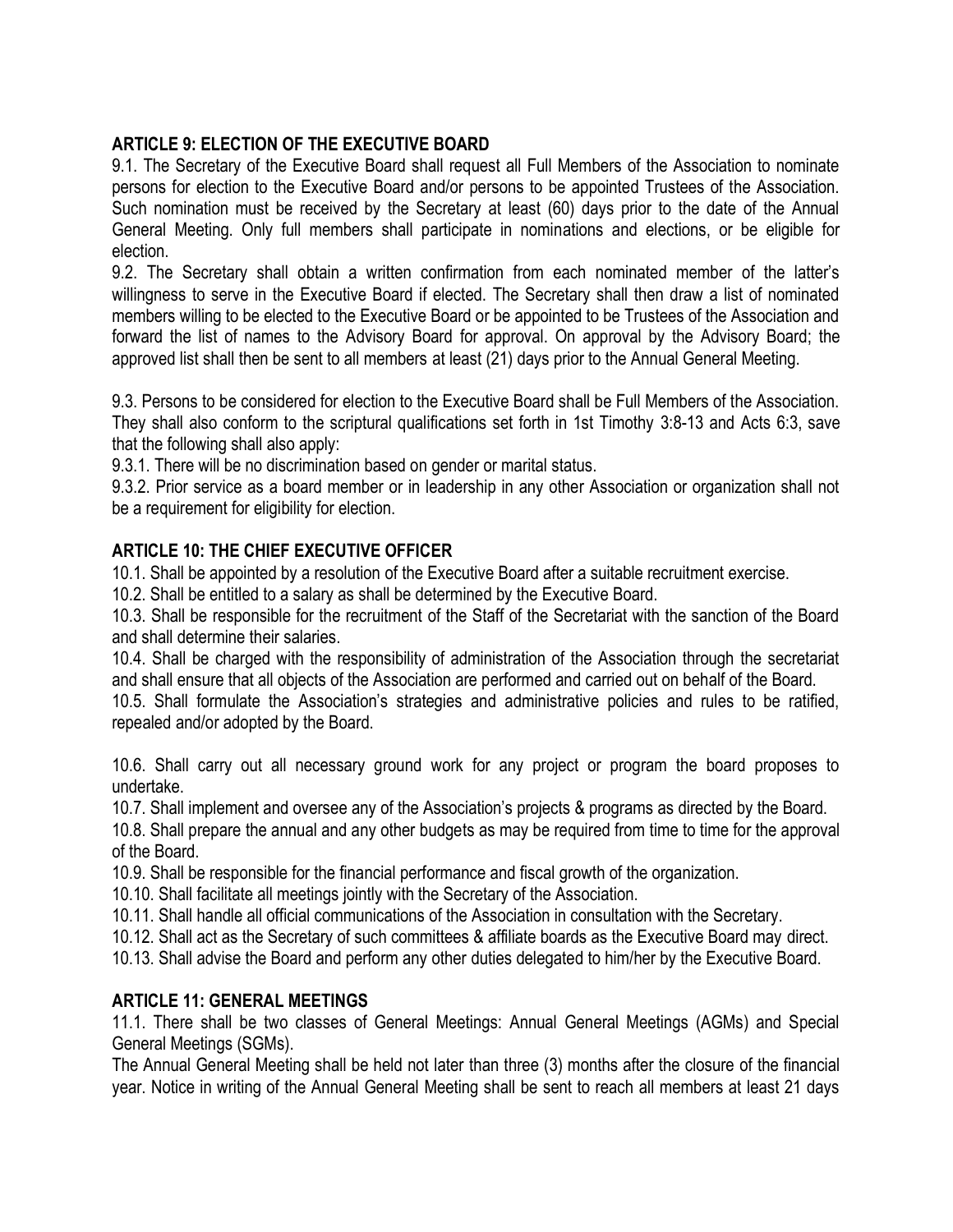before the date of the meeting and, where practicable, by press advertisement not less than 14 days before the date of the meeting. Such Notice shall be accompanied by the following: -

11.1.1. Annual Statement of Account as provided for in sub-Article 15.5

11.1.2. List of nominated members willing to be elected to the Executive Board as provided for in sub-Article 9.2.

11.2. The Agenda of the Annual General Meeting shall consist of the following: -

11.2.1. Confirmation of the minutes of the previous Annual (and, where applicable, Special) Annual General Meeting.

11.2.2. The Chairman's Annual Report

11.2.3. Consideration of accounts

11.2.4. Election of the Executive Board and where necessary appointment of Trustees.

11.2.5. Appointment of Auditor.

 11.2.6. Such other matters as the Executive Board will have proposed or as to which notice shall have been given to the secretary in writing by any member to reach him at least 30 days before the date of the Annual General Meeting, provided that the Executive Board shall have approved the inclusion of such matter in the Agenda of the Annual General Meeting.

11.3. Minutes of the Annual General Meeting and all reports and documents presented at the meeting shall be sent to all members of the Association not later than two (2) months following such meeting. New members shall also receive these documents soon after enrolment.

11.4. A Special General Meeting may be called for the following purposes:-

11.4.1. Any specific purpose approved by the Executive Board.

 11.4.2. Request or order by at least 10 Full members in writing to the secretary of the Executive Board. The Secretary shall be required to issue Notice of a Special General Meeting within 21 days of such a request or order.

11.4.3. Any 4 Full members as provided for in sub-Article 7.11

11.5. Notice of a Special General Meeting shall be sent to reach all members not less than 21 days before the date of the meeting and where practicable by press advertisement not less than 14 days before the date of such meeting. Such Notice shall clearly indicate the purpose of the meeting. No matter shall be discussed in the Special General Meeting other than that indicated in the Notice. Minutes of the Special General Meeting shall be sent to reach all members of the Association within one (1) month of the date of such meeting.

11.6. The following provisions shall apply to both Annual and Special General Meetings:-

 11.6.1. A General Meeting may discuss amendment of the constitution or dissolution of the Association. In each case, provision in Articles 16 and 17 respectively shall supersede those in this Article 11 in so far as they shall apply.

 11.6.2. The quorum shall be not less than 75% of Full membership. If a quorum is not present at the expiry of thirty (30) minutes after the time specified for holding of the meeting the chairperson shall subject to

 11.6.3 below have the discretion to dissolve or adjourn the meeting; If adjourned the meeting must be reconvened not less than (21) days thereafter. Notice of the adjourned meeting shall be issued and sent to all members immediately after the adjournment. At the adjourned meeting any number of Full members present shall deal and vote on the business for which the original meeting was convened. Decisions and resolutions passed shall be valid and binding to the Association.

 11.6.4. Provided however that if the quorum is not present at the expiry of thirty (30) minutes after the time specified for holding a general meeting convened according to either paragraph 11.5, sub-Article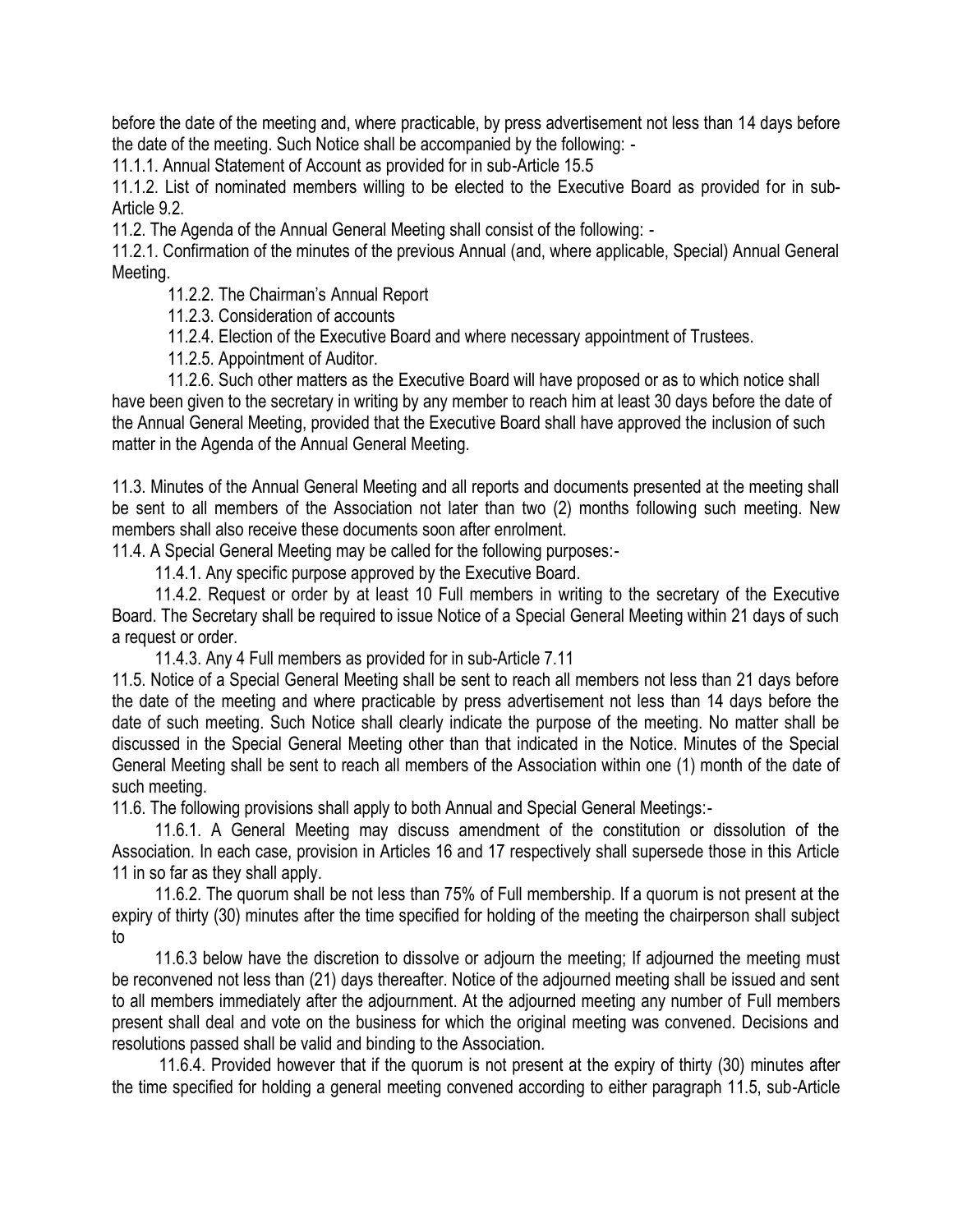11.6.1 (to the extent the discussion is to amend the constitution) or paragraph 18.1 such meeting shall be dissolved.

#### **ARTICLE 12: PROCEDURE AT GENERAL MEETINGS**

12.1. At all meetings of the Association, the Chairman or in his absence, the Vice-Chairman, or in the absence of both these office-bearers, a member selected by the meeting, shall take the chair.

12.2. Full and Associate members may speak on any motion or proposal. The Chairman may at his discretion limit the number of persons permitted to speak in favor of or against any motion.

12.3. Resolution shall be decided by adopting a motion of Resolution moved and seconded by Full members and supported by at least a simple majority of the number of members required for a quorum.

12.4. Only Full Members shall be entitled to vote for or against any motion.

12.5. Voting shall be by show of hands, provided that if the Chairman or more than 10 members so request voting on any resolution shall be by secret ballot.

12.6. In the case of equality of votes, whether on show of hands or by secret ballot, the Chairman shall have a second or casting vote.

#### **ARTICLE 13: POWERS**

In furtherance of the objects of the Association but not otherwise the Executive Board may exercise any of the following powers:-

13.1 To apply to the Commissioner of Income Tax to exempt income of the Association from taxation

13.2 To expend such moneys or incur such liabilities for the maintenance of the Association's assets

13.3 To develop maintain and or improve any immovable property belonging to the Association

13.4 To employ such staff as are necessary for the proper pursuit of the Association's objects and to make all reasonable and necessary provisions for the payment of statutory and other benefits of the staff as the board shall deem necessary.

13.5 Subject to any consents required by law to borrow money and to charge the whole or part of the Association's Assets as they deem necessary and to repay the money so borrowed.

13.6 Subject to any consents required by law to sell, lease or otherwise dispose of all or any part of the property or assets belonging to the Association on such terms and conditions as they think expedient.

13.7 To establish charitable trusts, associations, institutions, cooperatives or companies formed for any of the objects of the Association.

13.8 To co-operate with other organizations, voluntary bodies and statutory authorities operating in furtherance of the Association's objects and to exchange information and advice with them.

13.9 To delegate to any one or more of the Association's members the transaction of any business or the performance of any act required to be transacted or performed in the execution of the Association's objects and which is within the professional or business competence of the appointed member provided that the Executive Board shall exercise reasonable supervision over the member acting on their behalf under this provision and shall ensure that all the member's acts and proceedings are fully and promptly reported to the Executive Board.

13.10 To make and vary rules and regulations for the proper management and administration of the Association but without prejudice to the foregoing to make and vary rules and regulations for the establishment maintenance enhancement of day to day administration of the assets and affairs of the Association.

13.11 To do all such other lawful things as are necessary for the achievement of the Association's objects.

## **ARTICLE 14: FUNDS**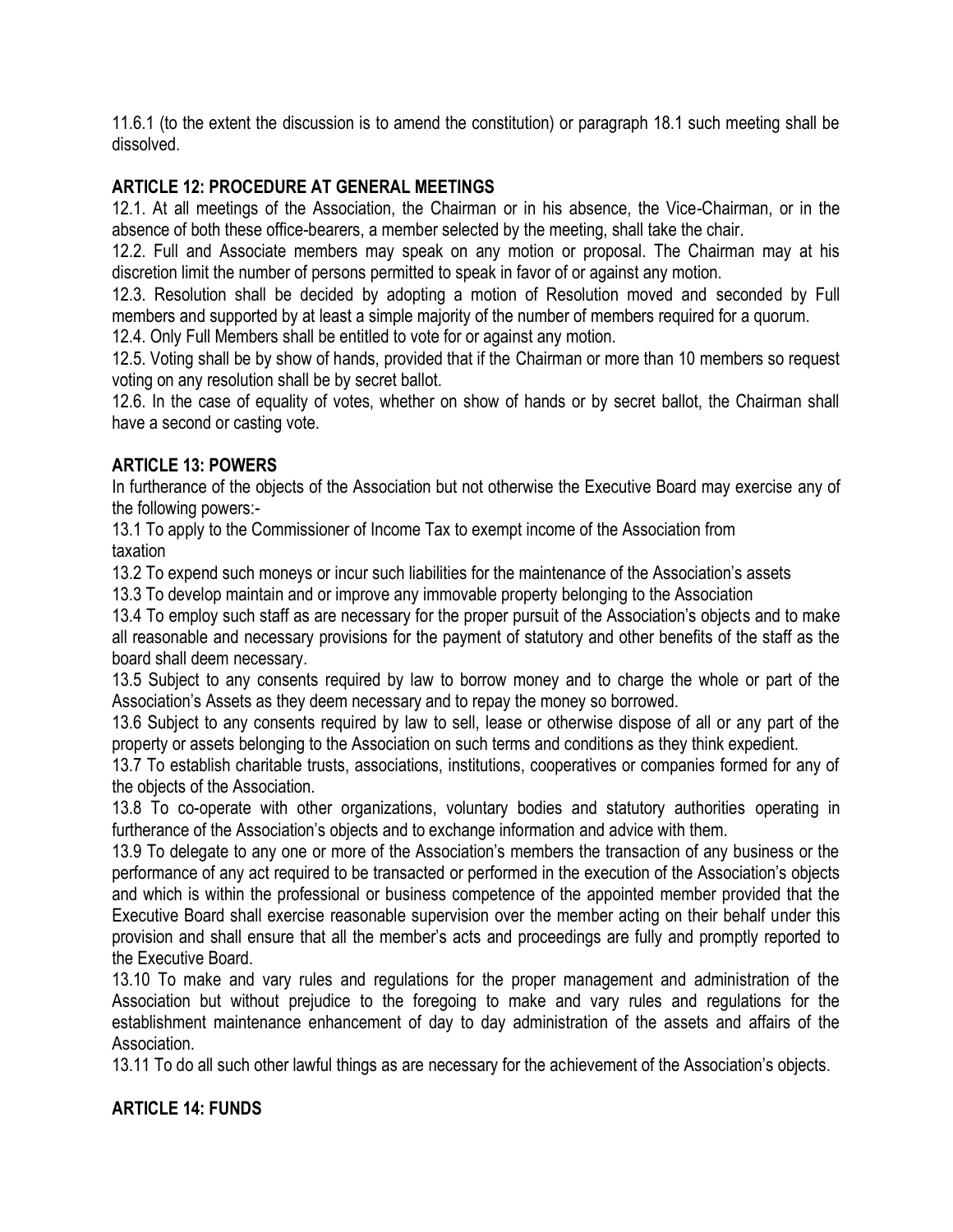14.1. The funds of the Association shall only be used for the purpose the Executive Board considers proper and in accordance with the Aims and objectives of the Association.

14.2. All moneys shall be received by and paid to the Treasurer. Funds shall be deposited by him in the name of the Association in a bank or banks approved by the Executive Board.

14.3. No payment shall be made without the authority of the treasurer. The Executive Board shall however set a limit on the amount of money the treasurer may authorize. Any amount of expenditure above the stipulated amount shall require a resolution of the Executive Board

14.4. All cheques drawn on the Association's bank accounts shall be signed by **any two** of five board members authorized by a resolution of the Executive Board one of who shall be the treasurer

14.5. The financial year of the Association shall be  $1<sup>st</sup>$  October to  $30<sup>th</sup>$  September

14.6. The Executive Board shall have power to suspend any member of the board who it has reasonable cause to believe is not accounting properly for any of the funds or property of the Association. The Board shall have power to appoint another member in his place.

o Such suspension shall be reported to a Advisory Board meeting which shall be convened on a date not later than two (2) months from the date of such suspension.

o The Advisory Board meeting shall have full powers to decide on what further action should be taken in the matter.

14.7. The Executive Board shall at its discretion seek to borrow funds from any lending institution depending on the available and agreed facilities. Such financing should be in tandem with Article 14.1 and should be beneficial to the Association.

### **ARTICLE 15: EXTERNAL AUDITOR**

15.1. An Auditor of the Association shall be appointed by the Annual General Meeting on recommendations of the Executive Board. Such recommendations shall be made known to the members of the Association along with the Notice of the Annual General Meeting.

15.2. No member of the Association shall be appointed an Auditor.

15.3. All the Association's accounts, records and statements shall be open to the inspection of the auditor at any time.

15.4. The Treasurer shall produce an account of his receipts and payments and a statement of assets and liabilities of the Association and such other relevant information on the funds and property of the Association made up to the 31st December each year. The Annual Statement of Accounts shall be ready not later than the 15th of February each year. The Auditor shall examine such annual accounts and statements and either clarify that they are correct, duly vouched and in accordance with the law or report to the Association in what respect they are found to be incorrect, un-vouched or not in accordance with the law.

15.5. The Treasurer and the Secretary shall ensure that a copy of the Auditor's report on the accounts and statements together with such accounts and statements shall be furnished to all the members of the Association in accordance with sub-Article 11.1.1

15.6. The Auditor shall be paid such fee as shall be agreed between him and the Executive Board.

#### **ARTICLE 16: AMENDMENTS TO THE CONSTITUTION**

16.1 No amendments shall be made to this constitution unless:

 16.1.1 At least 60 days' notice in writing of any proposed amendments shall have been given to reach the Secretary of the Executive Board by at least 4 Full Members of the Association.

 16.1.2 The Executive Board considers the amendments and makes its recommendations known in writing to the members of the Advisory Board.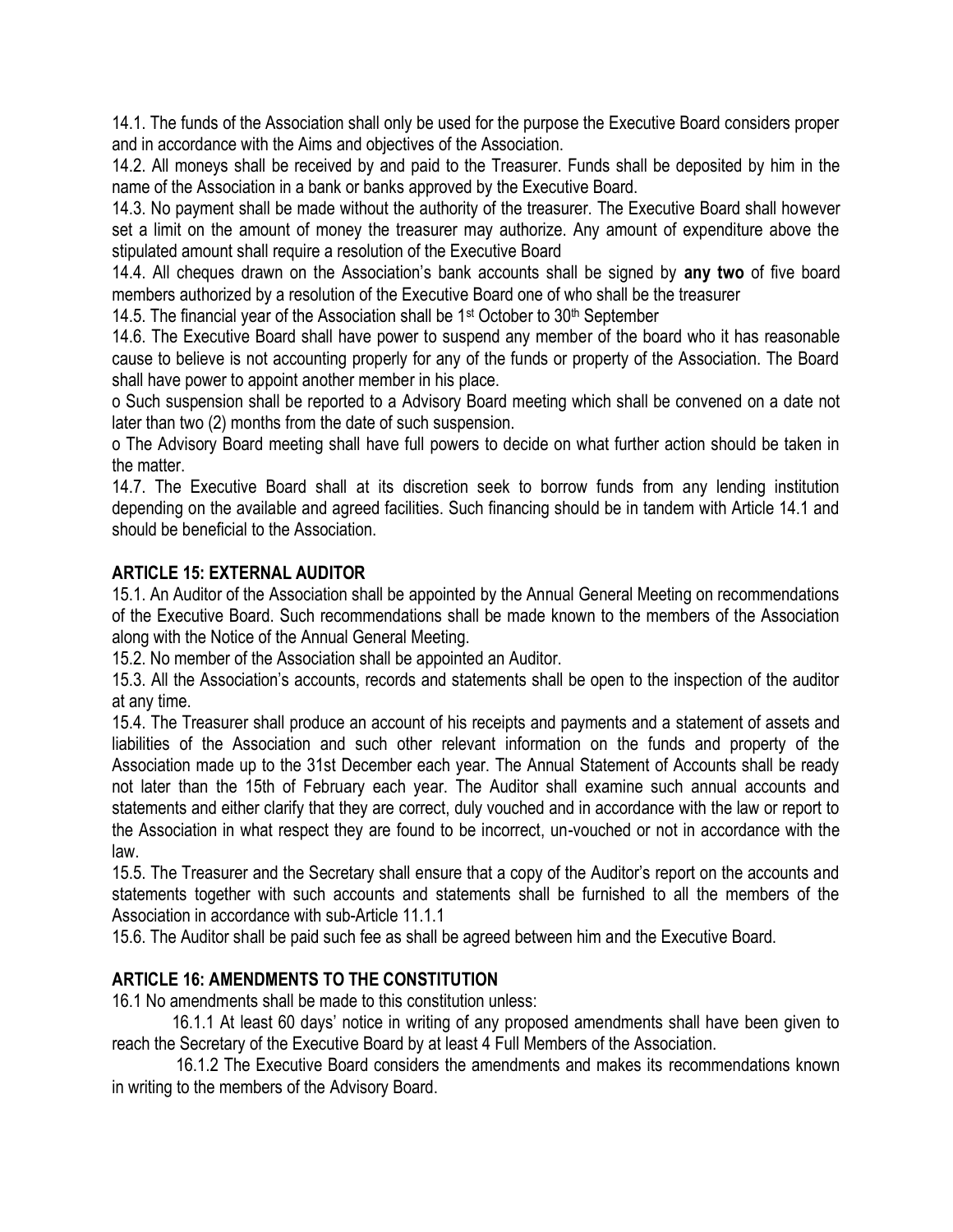16.1.3 The Advisory Board deliberates and approves of the amendments and forwards the recommendations to the secretary for notification of a Special General Meeting if the Annual General Meeting is at least 3 months away; in any other case, such proposal will be discussed at the next Annual General Meeting.

 16.1.4 The Secretary issues Notice of such General Meeting to discuss the proposed amendments to reach all members 21 days before the date of such meeting.

 16.1.5 The Advisory Board or the Executive Board may propose amendments to the Constitution. In such event, notice of the proposed changes shall similarly be given to the Members in accordance with Article 16.1.4.

 16.1.6 A quorum of 75% of Full Membership is realised for the specific business of amending the Constitution.

16.1.7 75% of Full members present approve the amendments

16.1.8 Such amendments are approved by the Registrar of Societies.

16.2 The following are not subject to any amendments in whatsoever form:-

16.2.1 Article 3: Doctrinal Basis of the Association.

16.2.2 Article 9.3: Scriptural qualifications of members to be considered for election.

#### **ARTICLE 17: DISPUTE RESOLUTION**

17.1 Whenever any difference or dispute arises between the Association and any member, touching on the interpretation or construction of this constitution or touching on anything done, executed, omitted, or suffered in pursuance of this constitution, or affecting the Association or any of the affairs of the Association or otherwise whatsoever every such difference or dispute shall be referred to the decision of an arbitrator appointed by agreement of the parties in dispute, or failing such agreement within 14 days of the dispute arising, by the chairman for the time being of the Christian Conciliatory Centre (if any) established by the Kenya Christian Lawyers Fellowship or if such Centre does not exist, by the General Secretary for the time being of the National Council of Churches of Kenya.

17.2 The decision of such arbitrator shall be final and binding on all parties to the dispute or difference.

#### **ARTICLE 18: DISSOLUTION**

18.1 The Association shall not be dissolved except by the fulfillment of all of the following provisions:

 18.1.1 At least 10 Full Members of the Association submit to the Secretary of the Executive Board a proposal for dissolution. The Secretary shall then within 30 days of receipt of such proposal, give Notice of a Special General Meeting to reach all members at least 30 days before the date of the meeting. 18.1.2 A quorum of 75% of Full Members of the Association is realised. The meeting shall stand dissolved in accordance with paragraph 11.6.3 if this quorum is not present.

 18.1.2 A resolution for dissolution is passed at the General Meeting by a vote of 75% of Full members present in the meeting.

 18.1.3 Permission in writing from the Registrar of Societies is obtained upon application to him is made in writing and signed by any 3 members of the Executive Board.

18.2 When the dissolution of the Association has been approved by the Registrar of Societies, no further action shall be taken by any member of the Executive board in connection with the Aims and Objectives of the Association other than to liquidate for cash all the assets of the Association. Subject to the payment of all debts and liabilities of the Association, the balance thereof, if any, shall be distributed to such organizations as share in the Aims and Objectives set forth in Article 2, provided that where the General